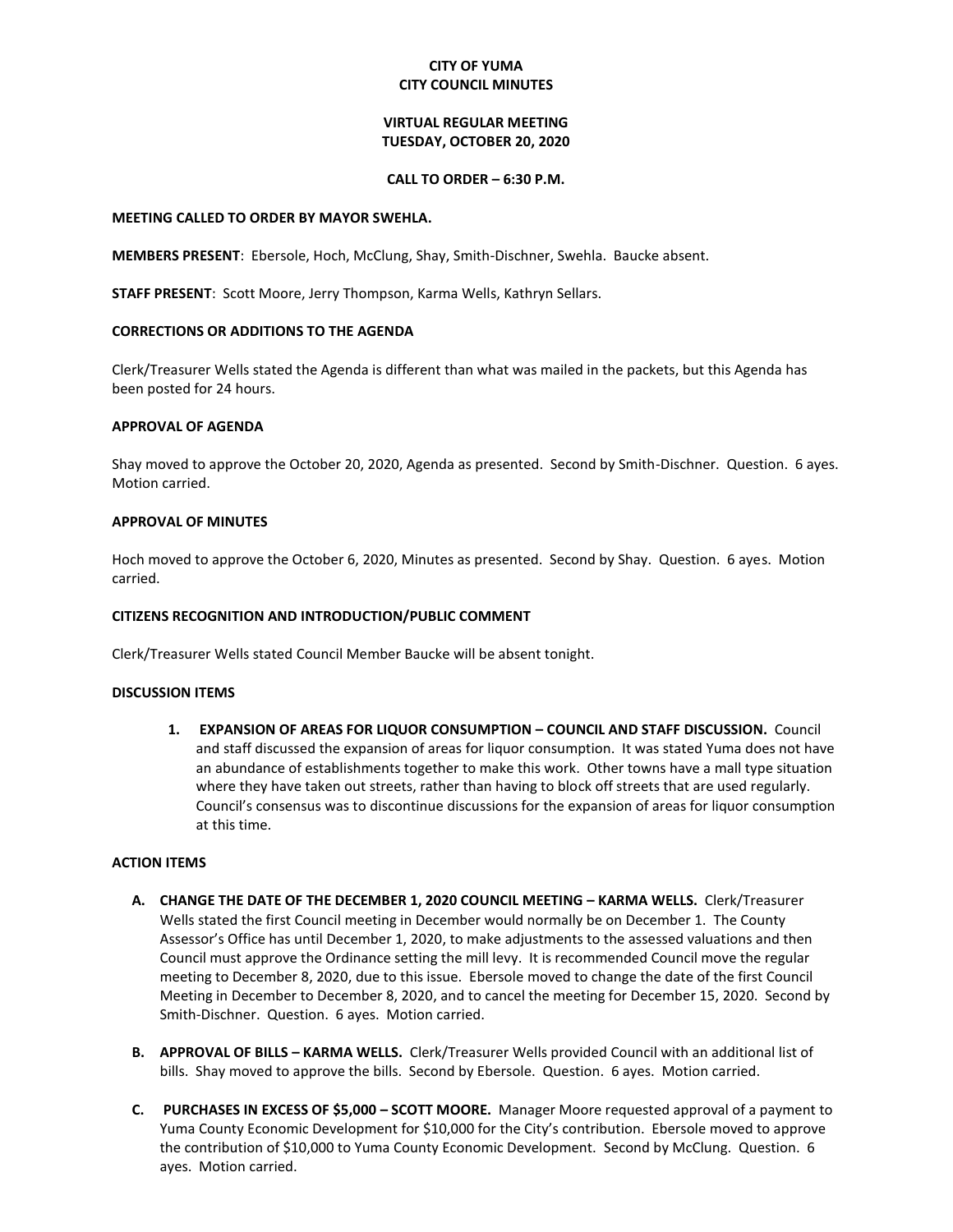Manager Moore also requested approval of the quote from American Environmental Aviation for \$295,155 to install the fuel tanks at the Airport for the Fuel Farm. Shay moved to approve the quote from American Environmental Aviation for \$295,155. Second by Smith-Dischner. Question. 6 ayes. Motion carried.

## **ADDITIONAL BUSINESS**

None.

## **REPORTS**

## **CITY MANAGER, SCOTT MOORE**

Manager Moore stated the contract has been sent to McCormick for the street repairs on North Main and South Albany, but we have not received the contract back yet.

With the budget being discussed, Manager Moore asked Council about having the Ambulance at the football games for the school. The Ambulances have always been at the football games at no cost to the school. This was discussed with School Superintendent Diana Chrisman, but she stated the school did not have a budget for this. It was mentioned the City has a Facilities Use Agreement with the School so maybe this should be incorporated into this agreement. Discussion was held.

### **CITY CLERK/TREASURER, KARMA WELLS**

Clerk/Treasurer Wells provided Council with the finance and sales tax reports.

## **CHIEF OF POLICE, JERRY THOMPSON**

Chief Thompson provided Council with the September numbers for the Police Report.

### **CITY COUNCIL REPORTS**

Shay

 Mayor Pro Tem Shay stated they had a Library Board and Council Committee Meeting. The Library spent part of their CARES Act grant. They are getting the chromebooks and hotspots ready to be checked out. Tax forms will be available at the Library.

### Ebersole

- Council Member Ebersole attended a Water/Wastewater Committee Meeting and a Sanitation Committee Meeting. They were very informational.
- There was a Yuma County Economic Development Board meeting on Monday. They are working on the housing programs, with not a lot of progression.
- Council Member Ebersole asked about the CARES Act approvals. Manager Moore stated these don't need to be approved by Council. There are 28 total applications. Nine of the applications, the City requested more information on.

Hoch

Council Member Hoch encouraged everyone to wear their masks in public.

McClung

- Council Member McClung stated he attended the Sanitation Committee Meeting and the Airport Committee Meeting. The meetings were insightful for what goes on.
- The Landfill and Yuma County Water Authority meetings are tomorrow.

Smith-Dischner

 Council Member Smith-Dischner stated she will soon be attending the Electric, Parks and Recreation, and Community Center Committee Meetings.